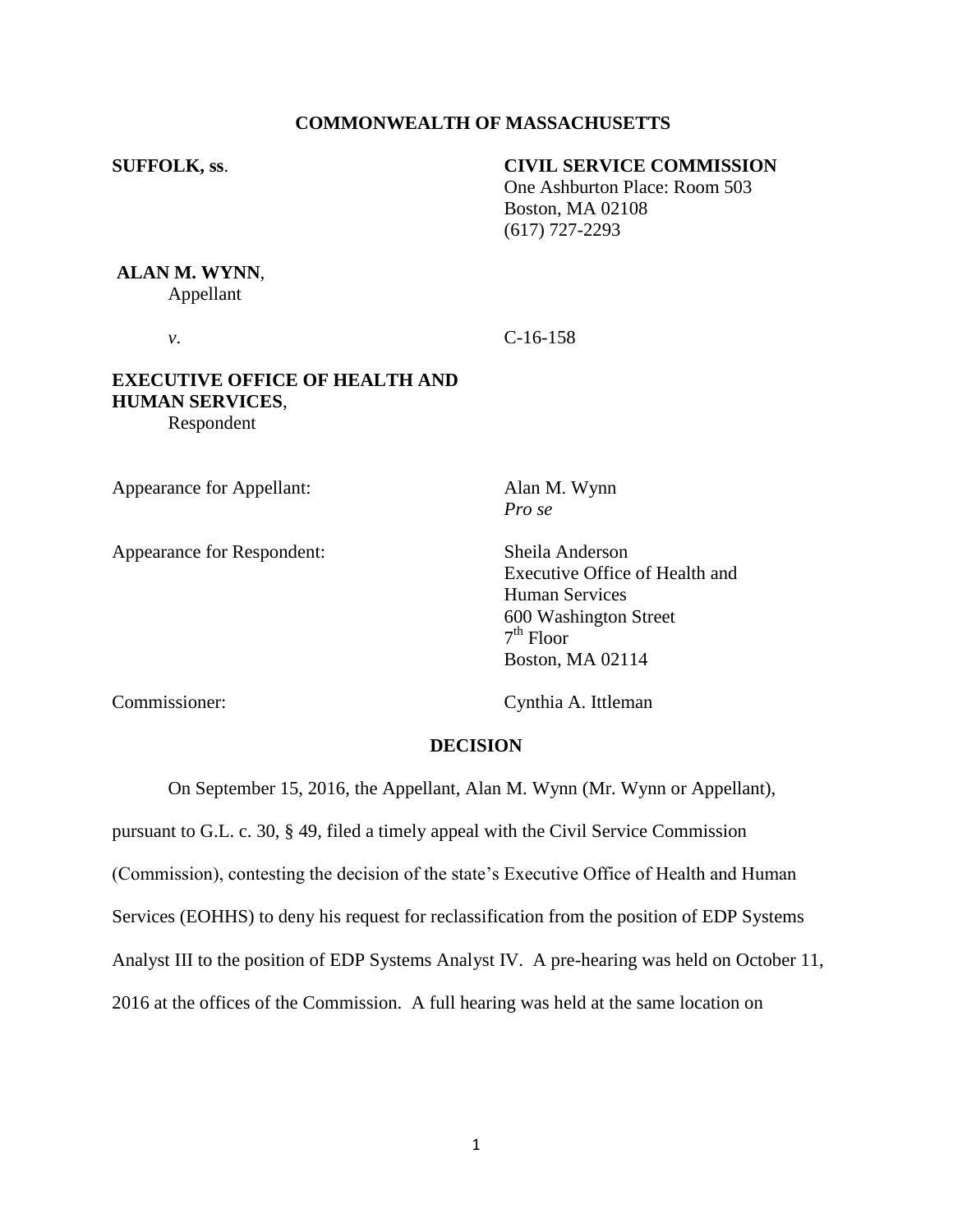November 15, 2016 and December 6, 2016.<sup>1</sup> Witnesses, except the Appellant, were sequestered. The hearing was digitally recorded and both parties were provided with a CD of the hearing<sup>2</sup>. The parties opted not to submit post-hearing briefs. The appeal is denied because the Appellant has not proved that he performs the tasks of an EDP IV a majority of the time.

## **FINDINGS OF FACT:**

Twenty-nine (29) exhibits were entered into evidence at the hearing: Joint Exhibits

(Jt.Exs.)  $1 - 4$ ; Appellant's Exhibits (A.Exs.)  $1 - 13$ ; and Respondent's Exhibits (R.Exs.)  $1 - 12$ .

The parties also produced documents ordered at the first day of hearing marked as Appellant's

Email (A.Email), November 28, 2016; and Respondent's Email (R.Email), December 1, 2016.

Based on these exhibits, the testimony of the following witnesses:

## *Called by the Respondent*:

- Susan Robak, Deputy Director Field Operations, Secretariat IT Operations, Executive Office of Health and Human Services (EOHHS)
- **Mike Fitzpatrick, Regional Operations Manager, Northeast Region (EOHHS)**
- Amy Lynch, Director of Recruitment Staffing and Policy (EOHHS)(formerly Manager, Employment and Staffing Unit, Children, Youth and Families (EOHHS)

## *Called by the Appellant*:

l

• Alan M. Wynn, Appellant

and taking administrative notice of all matters filed in the case and pertinent statutes, case law, regulations, policies, and reasonable inferences from the evidence; a preponderance of credible evidence establishes the following facts:

<sup>1</sup> The Standard Adjudicatory Rules of Practice and Procedure, 801 CMR §§1.00, *et seq*., apply to adjudications before the Commission with Chapter 31 or any Commission rules taking precedence.

 $2<sup>2</sup>$  If there is a judicial appeal of this decision, the plaintiff in the judicial appeal would be obligated to supply the court with a transcript of this hearing to the extent that he/she wishes to challenge the decision as unsupported by the substantial evidence, arbitrary and capricious, or an abuse of discretion. In such cases, this CD should be used by the plaintiff in the judicial appeal to transcribe the recording into a written transcript.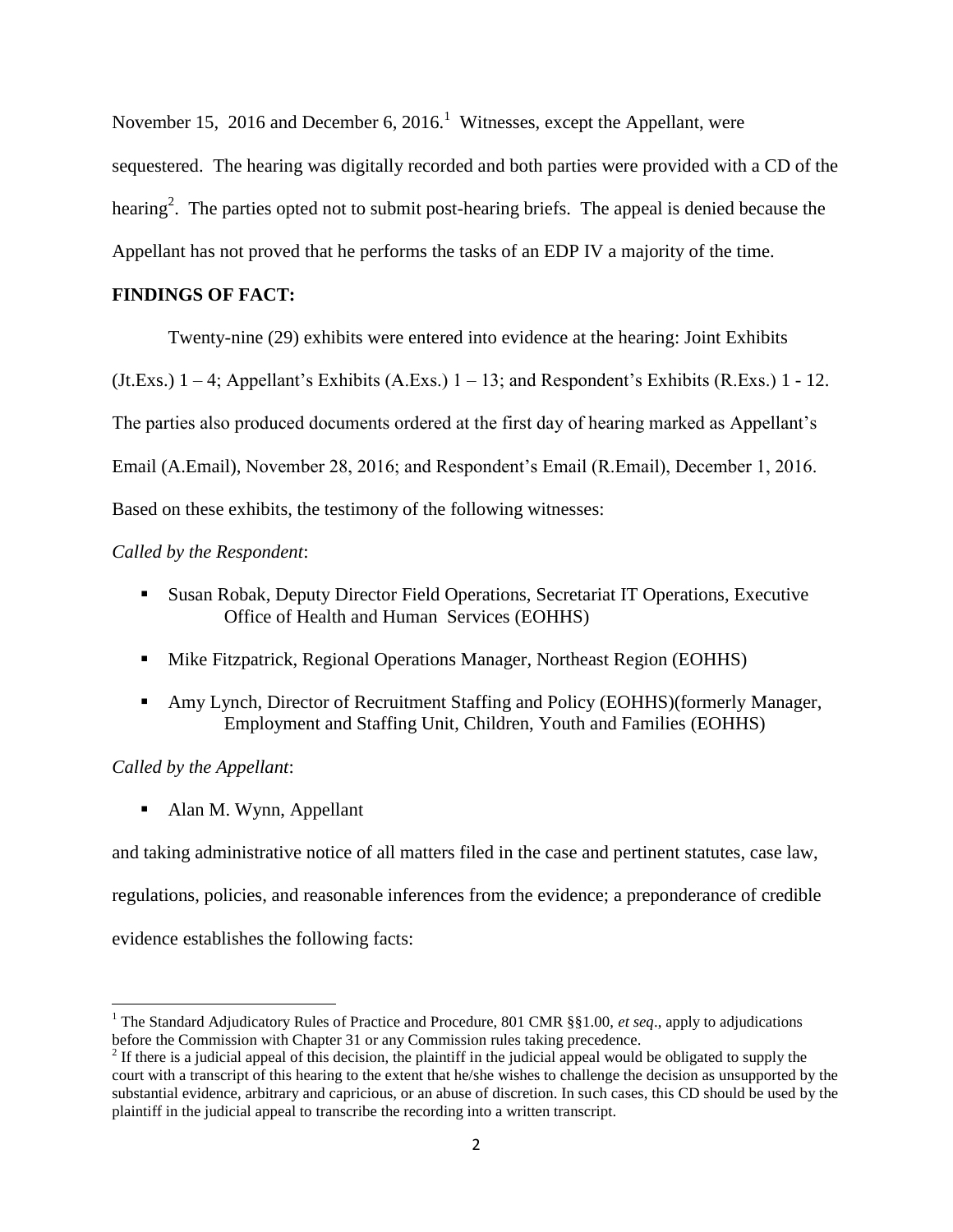#### *Background*

1. The Appellant has worked for the state as an EDP Systems Analyst for more than two (2) decades. In 2012, the Appellant and a number of other EDP IIs at EOHHS were reclassified to EDP IIIs with the functional title of Information Technology Site Manager (ITSM) in view of the increased consolidation of IT agencies. The Appellant works in the EOHHS Northeast Region (NE Region). (Testimony of Appellant and Robak)

## *EOHHS IT Organization*

- 2. Susan Robak is the IT Deputy Director for Field Operations at EOHHS, overseeing six (6) regional managers, including the regional manager for the NE Region. Ms. Robak worked with the Appellant directly and indirectly many years prior to his EDP IV reclassification request but has had very limited direct contact with the Appellant in recent years. When, as here, Ms. Robak is informed by EOHHS HR that an IT employee has requested reclassification, she reviews the employee's Interview Guide, contacts the employee's regional manager to verify the work the employee is performing and she then completes an audit decision form with her comments and sends it to EOHHS HR. (R.Ex. 6; Testimony of Robak)
- 3. Michael Fitzpatrick is the NE Regional Manager; he has worked directly with the Appellant and is in contact with him two (2) or three (3) times per week. Mr. Fitzpatrick supervises two (2) people directly: Mark Grant, a supervisor and Technical Pay Law (TPL) employee; and Mr. Fitts, a "backfill Supervisor"<sup>3</sup> . (Testimony of Fitzpatrick) A significant difference between and EDP III and EDP IV is that an EDP IV builds a server, loads software, and defines the role of the server, although they may only build and maintain servers less than half of their time. The Appellant's name was not on a group

<sup>&</sup>lt;sup>3</sup> The organizational chart for this region indicates that the position is officially vacant. (R.Ex. 6)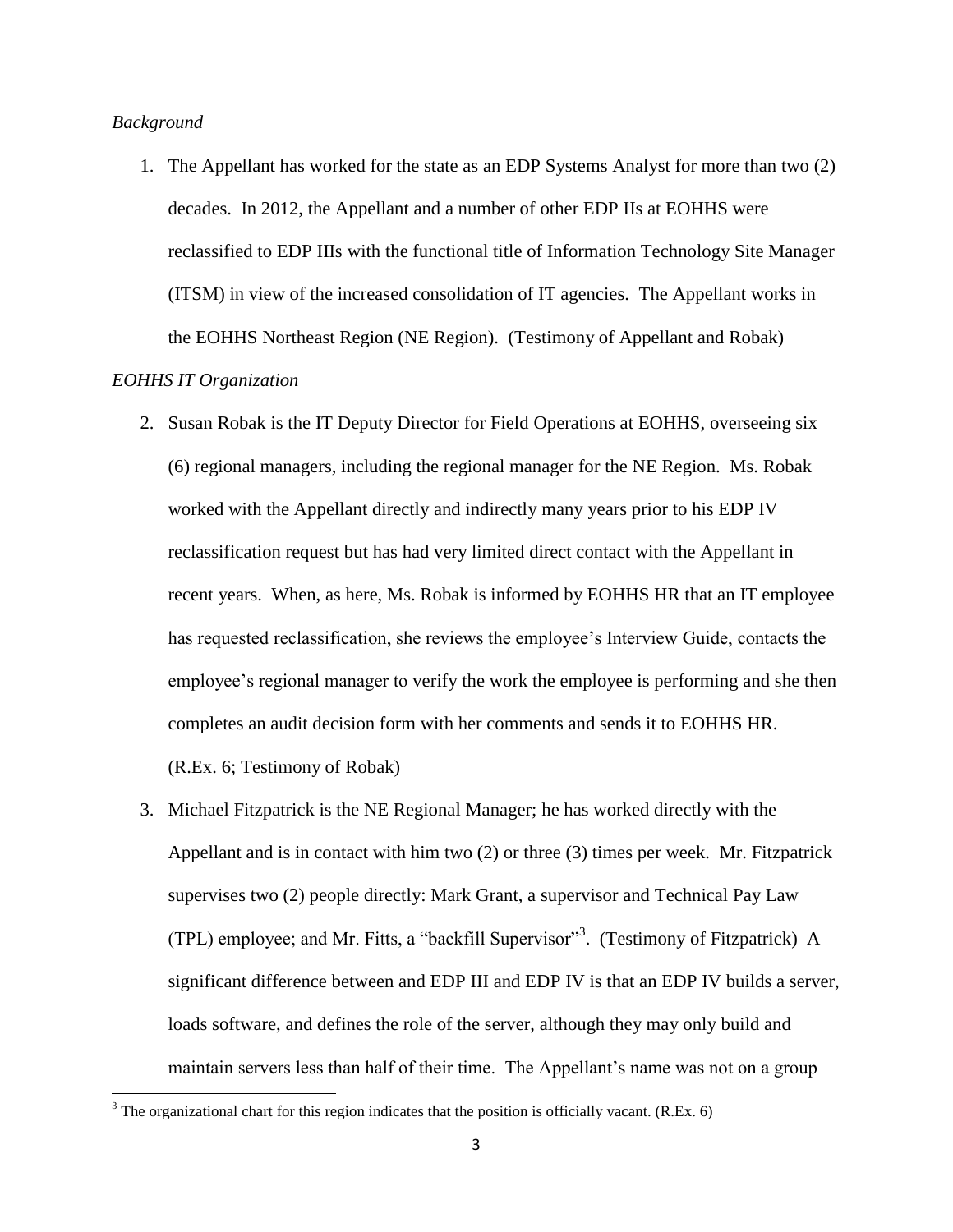email to server builders. (Testimony of Fitzpatrick and Robak) To become an EDP IV requires continuing education. EOHHS IT offered related training but the Appellant was out of work several months due to a work injury when the training was offered. However, since a server can be a personal computer, people can learn at home; they can also volunteer with a more experienced person at work. Mr. Fitzpatrick observed Mr. A and Mr. B pursuing such skill sets but not the Appellant. (R.Ex. 6; Testimony of Fitzpatrick)

4. Mr. Grant supervises the Appellant and several other EDP IIIs and one (1) TPL staff person. Similarly, Mr. Fitts supervises six (6) people, two (2) of whom (Mr. A and Mr. B) were reclassified to the position of EDP IV in 2015, at or about the time that the Appellant requested reclassification.<sup>4</sup> At the time that the Appellant requested reclassification to EDP IV, Mr. Grant was assisted by Mr. Fitzpatrick in supervising the Appellant and other employees. Each of these managers has had many years of experience. (Testimony of Robak, Fitzpatrick)<sup>5</sup>

#### *Processing of Appellant's Reclassification Request*

 $\overline{a}$ 

- 5. The Appellant requested reclassification on or about May 20, 2015. (Jt.Exs. 1 and 3)
- 6. On May 22, 2015, Ms. Joan Bishop Fallon, then Employment and Staffing Manager, EOHHS Children, Youth and Families Office of Human Resources, sent an email message to Ms. Robak, with a copy to the Appellant, Mr. Fitzpatrick and others. In the email, Ms. Bishop Fallon asked Ms. Robak to give the Appellant an Interview Guide to complete, to review the Appellant's completed Interview Guide, to sign a Classification

<sup>&</sup>lt;sup>4</sup> At least one (1) other EDP III in the NE Region similarly requested reclassification but his request was denied and he appealed to the Commission. Mesquita v EOHHS, 30 MCSR 385 (2017). The appeal was denied.

 $5$  There is no date on the organization chart containing this information (R.Ex. 6) produced by the Respondent. However, it appears to be undisputed that Mr. Grant supervises the Appellant, Mr. Fitzpatrick supervises Mr. Grant, and Ms. Robak supervises Mr. Fitzpatrick, as indicated in the chart.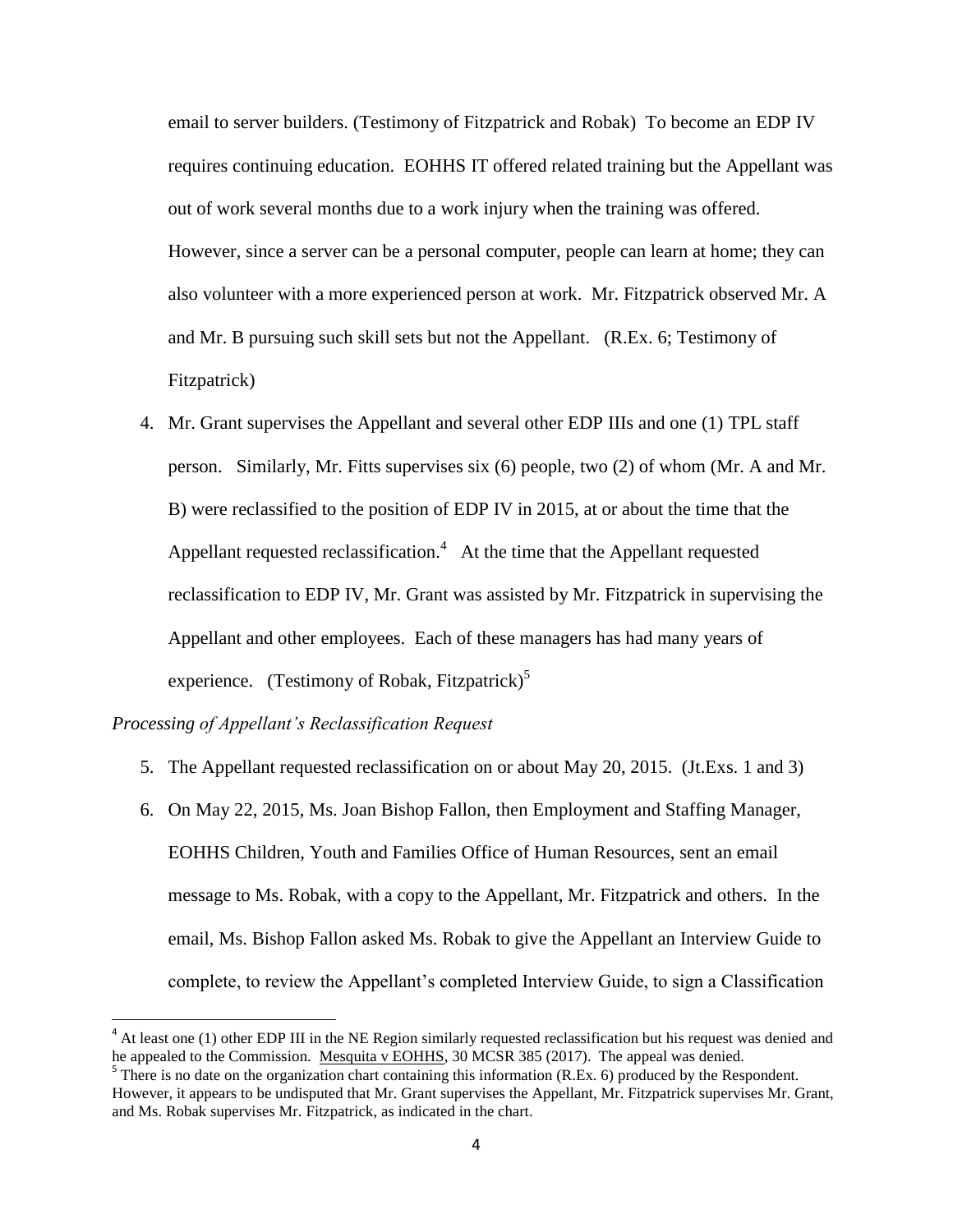Audit Decision form and return the Interview Guide and Audit Decision to her. In addition, Ms. Bishop Fallon asked Ms. Robak to ask the Appellant for a current EPRS, a Form 30, and an updated organization chart. (A.Email, November 28, 2016; R.Exs. 1, 3,  $4, 5, 6, 7, 9$ ; Jt.Exs.  $1 - 4$ )

- 7. Shortly thereafter, the Appellant completed the Interview Guide.<sup>6</sup> (Jt.Ex. 1)
- 8. Ms. Robak subsequently contacted Mr. Fitzpatrick to confirm with him what functions the Appellant was performing. Mr. Fitzpatrick confirmed that the Appellant was performing limited server work but that the Appellant did not build servers or migrate data for servers as EDP IVS do. (Testimony of Fitzpatrick, Robak and Lynch)
- 9. On June 4, 2015, Ms. Robak filled out the Classification Audit form for the Appellant's reclassification request. In it, Ms. Robak wrote, "[t]here have been no changes to [Appellant's] level of responsibilities since his last reclass. He is preforming (sic) the tasks of an EDP System Analyst III." (R.Ex. 1)
- 10. After following the Respondent's process for considering reclassification requests and reviewing the Appellant's Interview Guide, his Form 30, and EPRS, and considering the comments of Ms. Robak and Mr. Fitzpatrick, Ms. Amy Lynch, then the Employment and Staffing Unit Manager, sent a memo to the Appellant on September 29, 2015 preliminarily denying his reclassification on September 29, 2015. (Jt.Ex. 2)
- 11. The Appellant submitted a rebuttal to the Respondent in response to the Respondent's preliminary denial of his reclassification request on October 5, 2015. In the rebuttal, the Appellant asserted, *inter alia*, that he handles fourteen (14) offices in the NE Region and that he manages every such site's specific projects, providing network infrastructure and server support. (A.Email), November 28, 2016)

 $6$  The Appellant signed but did not date the completed Interview Guide.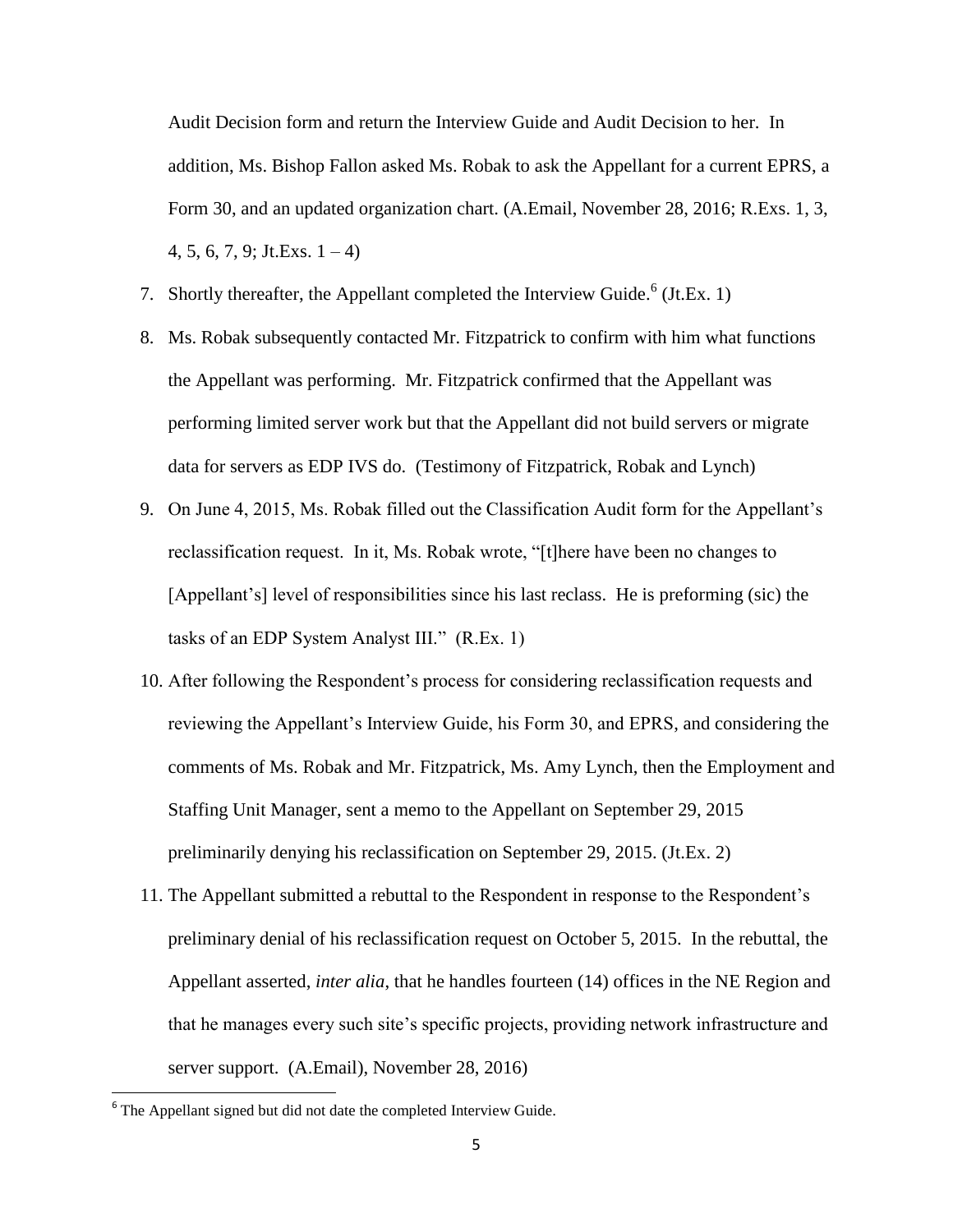- 12. By letter dated November 12, 2015, Ms. Lynch informed the Appellant that his request was denied. (Jt.Ex. 3)
- 13. The Appellant appealed the Respondent's decision to the state's Human Resources Division (HRD) on December 14, 2015. (Jt.Ex. 4)
- 14. HRD denied the Appellant's appeal on August 25, 2016. (Jt.Ex. 4)
- 15. The Appellant filed the instant appeal. (Administrative Notice)

## *Appellant's Interview Guide*

- 16. The Appellant completed the Interview Guide at or around May 22, 2015. (Jt.Ex. 1)
- 17. The Interview Guide asks, if there have been any "significant job changes since your

appointment? If so, indicate the dates the changes took place and briefly describe the

nature of the changes." (Jt.Ex. 1) The Appellant responded,

There have been very significant changes since my appointment. Server access and management responsibility have gone up dramatically I (sic) have gone from managing one agency to six agencies in the past seven years. With the merger of the six agencies, it has introduce (sic) multiple different operating systems, applications, mail servers, (such as Lotus Notes, MS Outlook) and networks (DCL, comcast (sic) routers, VPN) requiring additional training, rapid self learning in order to effectively support the new customer base. Open new offices without any assistance requiring me to bring up connect (sic) to data communications network; connect personal computers, peripheral devices and other network equipment. (Id.)(emphasis added)

18. Under "Specific Duties" in the Interview Guide, the Appellant was asked to describe

what duties he performs ("listing most important first") and indicating what percent of his

time is spent on each duty. The Appellant answered,

| Manage Email support/accounts/troubleshoot                                       | 15%    |
|----------------------------------------------------------------------------------|--------|
| Troubleshoot errors with application                                             | 15%    |
| Manage re-image, joint to EHS domain                                             | 15%    |
| Manage client viruses remediation at sites I manage                              | 10%    |
| Manage/Add/Editing/Deletions of users on the servers, and manage the transfer of |        |
| users from one office server to new office Server.                               | $10\%$ |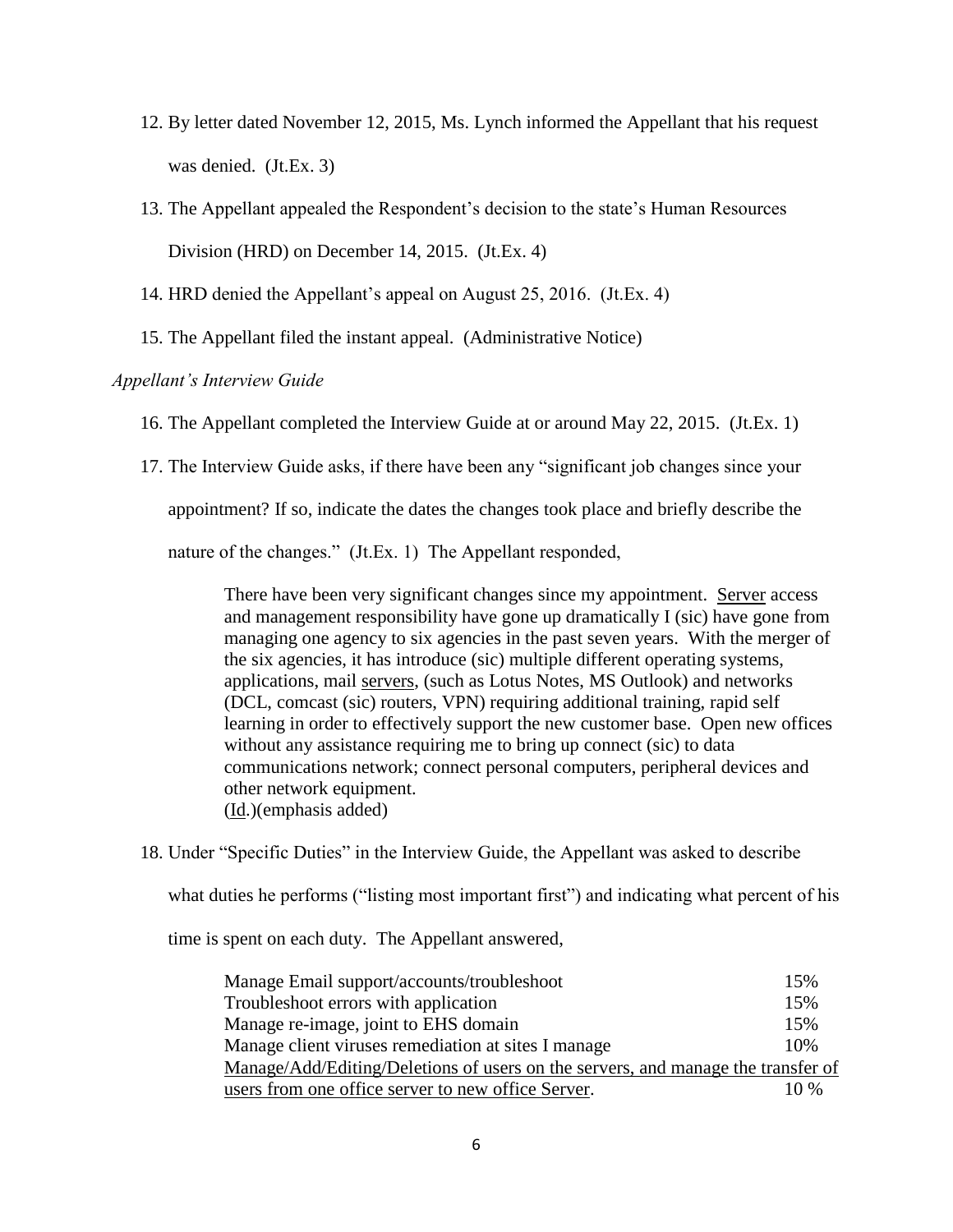| Manage Active Directory/Rights editing or adding                                 | 8% |  |
|----------------------------------------------------------------------------------|----|--|
| Manage new hardware and software based on TR Requests                            | 6% |  |
| Install printer's new devices, deal with outside Vendors                         | 5% |  |
| Manager VOIP [Voice Over Internet Protocol] configuration, troubleshooting 5%    |    |  |
| Manage deployment of new equipment throughout my offices                         | 5% |  |
| Manage physical inventory for 8 sites and super center                           | 5% |  |
| User support Teaching, or just helping in general                                | 5% |  |
| Move PC's (sic), VOIP phones, desktops printers (sic)                            | 4% |  |
| VPN into Servers after hours, to bring server down after updates have been done, |    |  |
| re-boot server back online for next business day.                                | 2% |  |
| $J_t.E_x. 1)(sic)(emphasis added)$                                               |    |  |

19. On the Interview Guide, the Appellant indicated that he does not supervise anyone.

(Jt.Ex. 1)

20. According to his responses in the Interview Guide, the Appellant operates or repairs, the

following equipment:

Manage local and remote Servers, Non-Magnet sites Manage VOIP Phones not excluding Analog, Droids, and IPhone Manage Desktop, workstations, laptops, printers Manage Backup power units Manage Printer, Faxes, and Multifunction Units Manage Patch<sup>8</sup> Panels, Switches, Routers, Modems Manage handheld devices such as DDS portable email devices Manage Cabling projects and repairs Responsible for the knowledge of our standard OS [operating system] plus a variety of software used by all agencies, and Citrix installs Cabling Knowledge of a variety of software used by all agencies Manage EBT Machine and processes (Jt.Ex. 1)(emphasis added)

21. Asked who assigns, reviews and approves his work, the Appellant wrote,

Tickets are assigned on call and office covering basis via the helpdesk. Pulled by me from the queue, or immediate supervisor and Regional Manager assign tickets based on the above not excluding coverage to backup unavailable workers. Large

<sup>&</sup>lt;sup>7</sup> The Appellant's percentages of time add up to 110% when the total should be 100%.

<sup>&</sup>lt;sup>8</sup> A computer patch is defined as, "a minor correction or modification in a computer program".

<https://www.merriam-webster.com/dictionary/patch> (January 22, 2019). I note that on December 21, 2015, Mr. Fitzpatrick emailed the Appellant and another EDP III stating that they had not patched and rebooted certain servers for the end of FY2015 and certain months thereafter even though there were new patches monthly. (R.Ex. 3)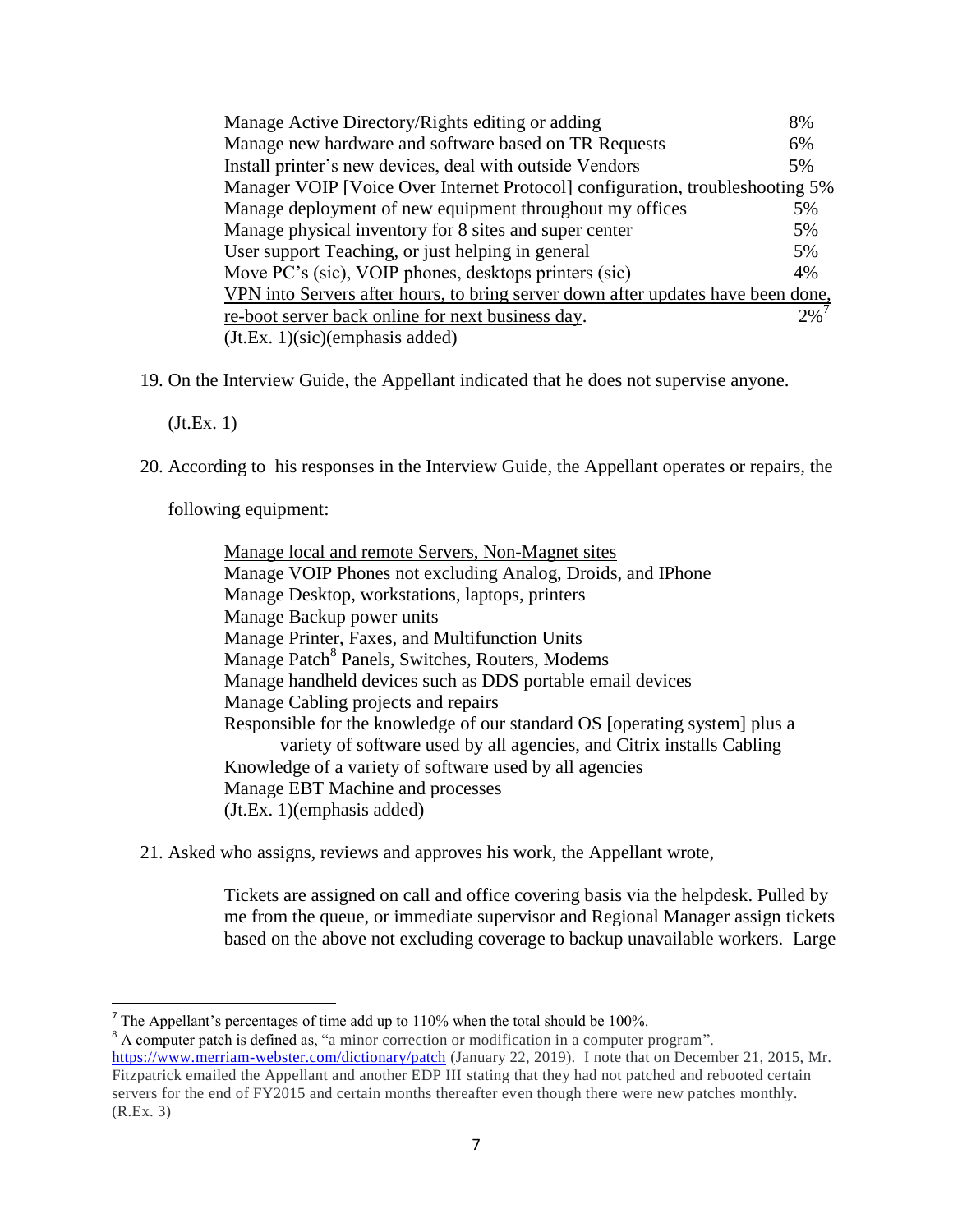percentage of the work also coming from workers that I come in contact daily throughout the agencies by email and not excluding direct calls, based on need. (Jt.Ex. 1)

22. Asked if his job requires a certificate, license, graduate degree or other special

requirement, the Appellant wrote,

Certificate, Novell, two to four years of full time professional experience in electronic data processing of which at least two years have been in work in which major duties included computer systems analysis. (Jt.Ex. 1)

23. At the Commission hearing, the Appellant added, *inter alia*, the following examples of

his server assignments<sup>9</sup>:

wiped servers clean so that they can be disposed of (A.Ex. 7); checked for power to servers and other equipment (A.Ex. 7); "patched" and reboots servers (id.); transferred certain PC drives back to a server (id.) cooled off a server room when the air conditioning was not working (id.); replaced power supplies on a server that was shutting down frequently (A.Ex. 9); determined if there was enough space in the server room and power for an additional server if someone else was to build it (id.); backed up servers (A.Ex. 4); and

worked overtime when approved (A.Ex. 11).

*Appellant's EPRS*

l

24. The Appellant's Employee Performance Review Form (EPRS) for fiscal year  $2015^{10}$  lists

the Appellant's four (4) duties as follows:

Duty 1: Customer Satisfaction and Support:

 Respond and resolve tickets and incidents in accordance with EOHHS IT policies and procedures as they relate to customer support.

<sup>&</sup>lt;sup>9</sup>These are some of the examples provided by the Appellant in A.Exs. 6 through 11 relating to events that occurred in or about FY15, when he requested reclassification. The Appellant included in those exhibits documents pertaining to the late summer and early fall of 2016, which are beyond FY15. In addition, certain pages of A.Exs. 6 through 11 appear to be incomplete email messages. For these reasons, the untimely documents and incomplete documents in A.Exs. 6 through 11 are given no weight.

<sup>&</sup>lt;sup>10</sup> In making its preliminary decision regarding the Appellant's reclassification request, the Respondent incorrectly relied upon the Appellant's 2012 EPRS. (Testimony of Lynch) In connection with his rebuttal to the preliminary denial, the Appellant submitted his 2015 EPRS to the Respondent. (A.Ex. 13; A.Email, November 28, 2016)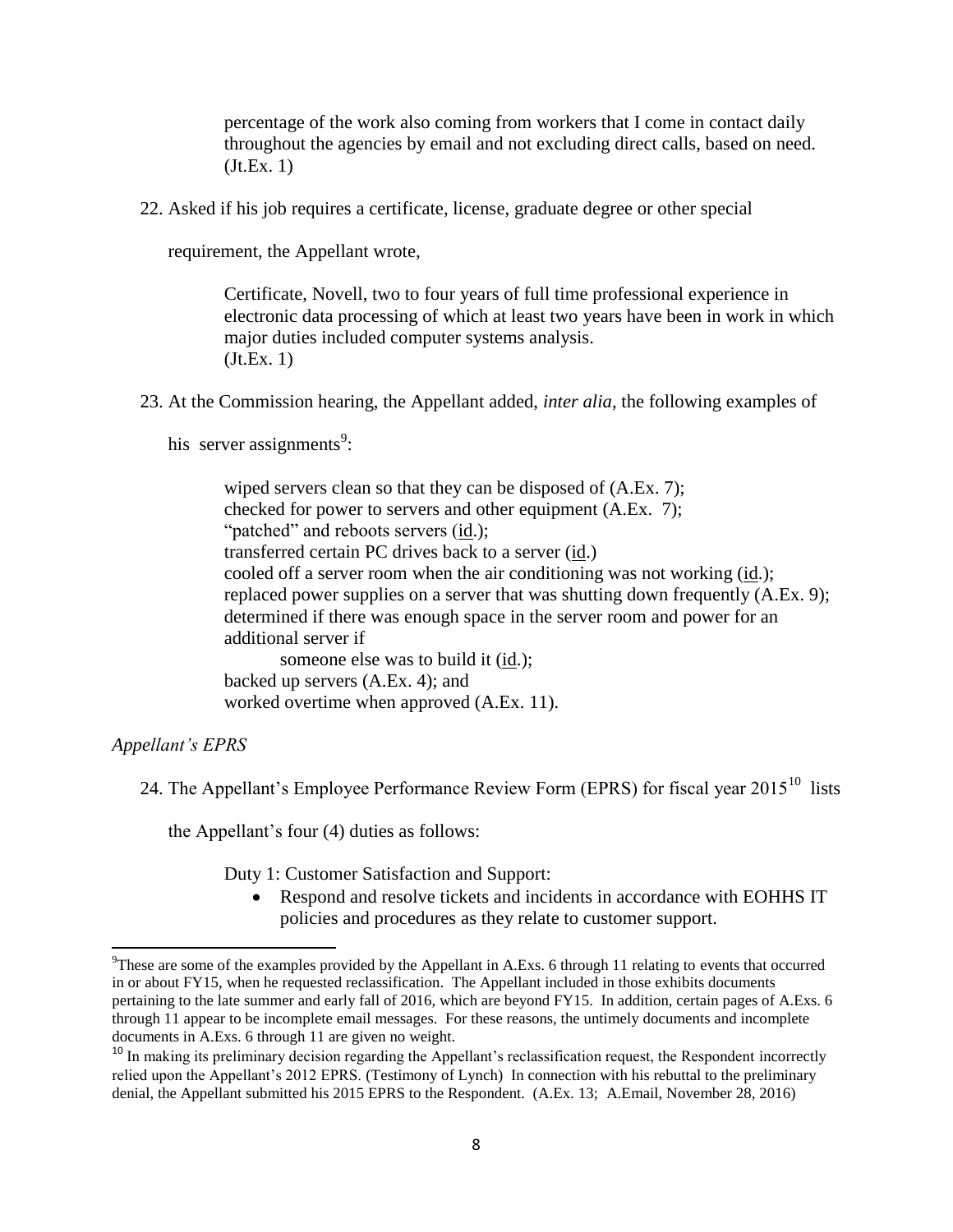- Responsible for customer/User satisfaction as it relates to IT services.
- Performs all duties in a respectful and professional manner.
- Support of personnel as it relates to the use of equipment/software in the EOHHS enterprise environment as needed. (A.Ex. 13)

For this duty, the Appellant's rating was "Meets" and Michael Grant, the Appellant's

supervisor, added, "Alan works hard to meet all customer needs across the multiple

agencies he supports. I consistently hear positive feedback from all that Alan comes in

contact with."  $(\underline{Id})$ 

Duty 2: Technical and Team responsibilities:

- Assess, debug and resolve technical problems associated with desktops and system peripherals.
- Assists with troubleshooting and resolving network issues as required.
- Assist with the monitoring and maintaining the health and integrity of the network.
- Assist with local backup and restore process as required.
- Manage the upgrade of hardware  $\&$  software when necessary to insure that all services are provided in a secure and timely fashion.
- Assist Telecom with movement of IP phones as required.
- Implementation of EOHHS IT enterprise images for PCs (Desktop/Laptop) according to EOHHS procedures and policy to insure a consistent environment.
- Install and move assets as required according to EOHHS policies and procedures.
- Assist with site specific projects as related to network infrastructure  $\&$ server support.
- Support, trouble shoot and configure remote access to assist network users with connectivity to EOHHS network from non-magnet connections. (Id.)(emphasis added)

For this duty, the Appellant's rating was "Meets" and Mr. Grant added, "Alan is a strong

desktop support staff member and is consistent with addressing all that is needed by those

he supports in a timely manner." (Id.)

Duty 3: Project roles and Coordination:

- Participate in meetings, special projects and other requests as required to maximize the efficient use of IT resources.
- Coordinate site visits with service providers.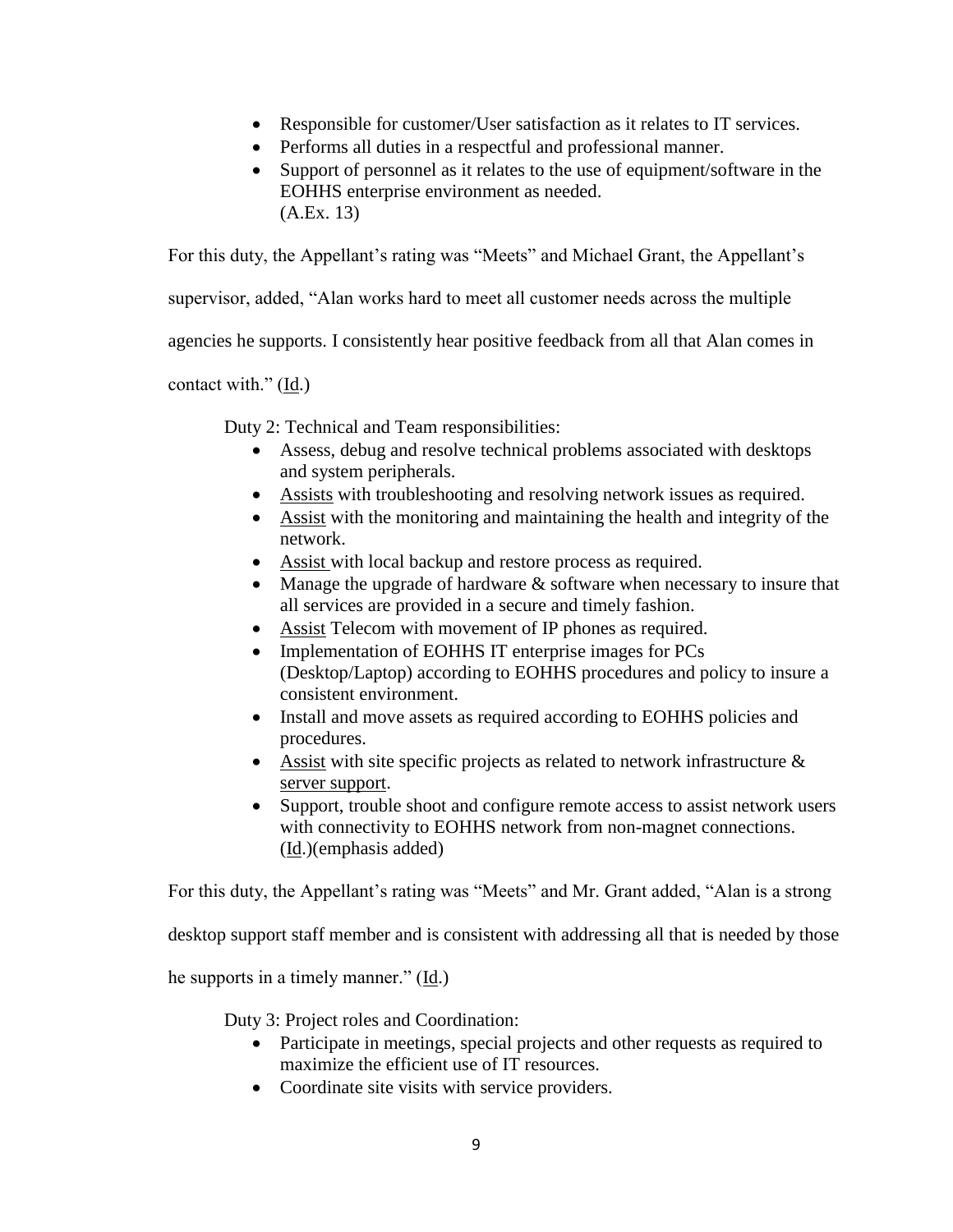- Work collaboratively with internal and external groups in a team environment to improve overall customer service and support.
- Utilize any and all resources available through EOHHS and other sources for assistance with problem resolution.
- Assist with site specific projects as related to network infrastructure and server support. (Id.)(emphasis added)

For this duty, the Appellant's rating was "Exceeds" and Mr. Grant added, "Alan

coordinates all IT related activities at his assigned sites and has been successful in seeing

project through completion." (Id.)(emphasis added)

Duty 4: Leadership Responsibilities:

• Manage site specific projects. (Id.)

For this duty, the Appellant's rating was "Meets" and Mr. Grant wrote, "Alan attends has

(sic) done a good job coordinating projects which have at times have (sic) involved

internal staff and vendors." (Id.)

Duty 5: Administrative Tasks:

- Performs all business administrative duties in a timely and accurate fashion.
- Maintain inventories of all EOHHS IT assets using the EOHHS inventory collection process to secure Commonwealth assets.
- Clearly communicate and/or escalate to their supervisor any IT operations issues or disruptions (planned or unplanned) to minimize user impact.
- Perform all duties as required and directed. (Id.)

For this duty, the Appellant's rating was "Meets" and Mr. Grant wrote, "Alan meets all

administrative duties in a timely manner." (Id.)

## *EDP Specification*

25. The EDP Specification (Spec) approved by the state's Human Resources Division (HRD)

is dated July 1, 1987 and is technologically out of date in many regards. (R.Ex. 5;

Testimony of Robak) However, the Spec indicates that in addition to performing the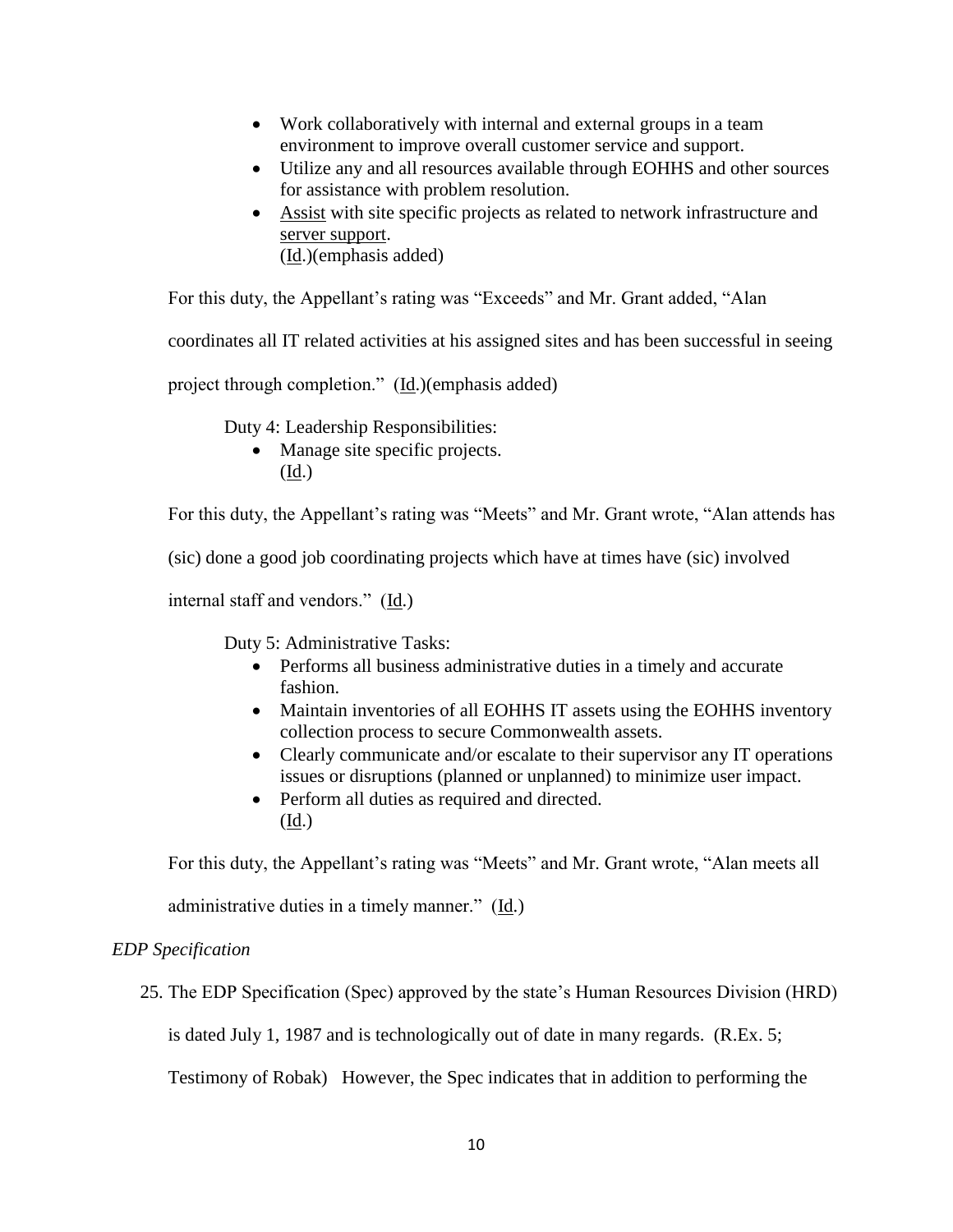work of an EDP III, EDP IVs would also be responsible for overseeing a number of

activities:

- 1. Prepare EDP unit budget requests and supporting documentation for agency approval and inclusion in final budget.
- 2. Schedule duty rosters and ensure that all duty stations are properly staffed.
- 3. Act as consultant to data processing personnel of other agencies or departments, determine suitability of agency programs or systems to meet specific needs and give general advice and direction to agency staff.
- 4. Act as consultant to users on such matters as computer-augmented or business-oriented instructions, validity of programs, assessing user needs, etc.
- 5. Approve program/systems for computer programming
- 6. Conduct workshops and/or classroom training sessions for users and agency personnel and students.
- 7. Determine staff needs and proper allocation of staff to work functions.
- 8. Interview, evaluate and recommend applicants for employment.
- 9. Approve rescheduling of interrupted or delayed production runs.
- 10. Act as liaison between users, operations management, computer center and agency personnel to establish or adjust production priorities.
- 11. Schedule daily production runs based on program priorities, input/output requirements, sequence of related jobs, etc. (R.Ex. 5)

26. The Spec provides that EDP IIIs supervise 1 to 5 employees and EDP IVs supervise

1 to 10 employees plus, EDP IVs indirectly supervise others. Both EDP IIIs and EDP

IVs receive supervision from employees of higher grade regarding policy, they assign

work and review performance through conferences and reports. (R.Ex. 5)

27. The minimum entrance requirements (MERs) for an EDP III are four (4) years of fulltime or equivalent part time, professional experience in electronic data processing of which at least two (2) years must have been in computer systems analysis or equivalent combination of the required experience and the listed permissible substitutions. MERS for an EDP IV are five (5) years of fulltime or equivalent part time professional experience of which at least three (3) years have been in computer systems analysis or equivalent combination of the required experience and permissible substitutions.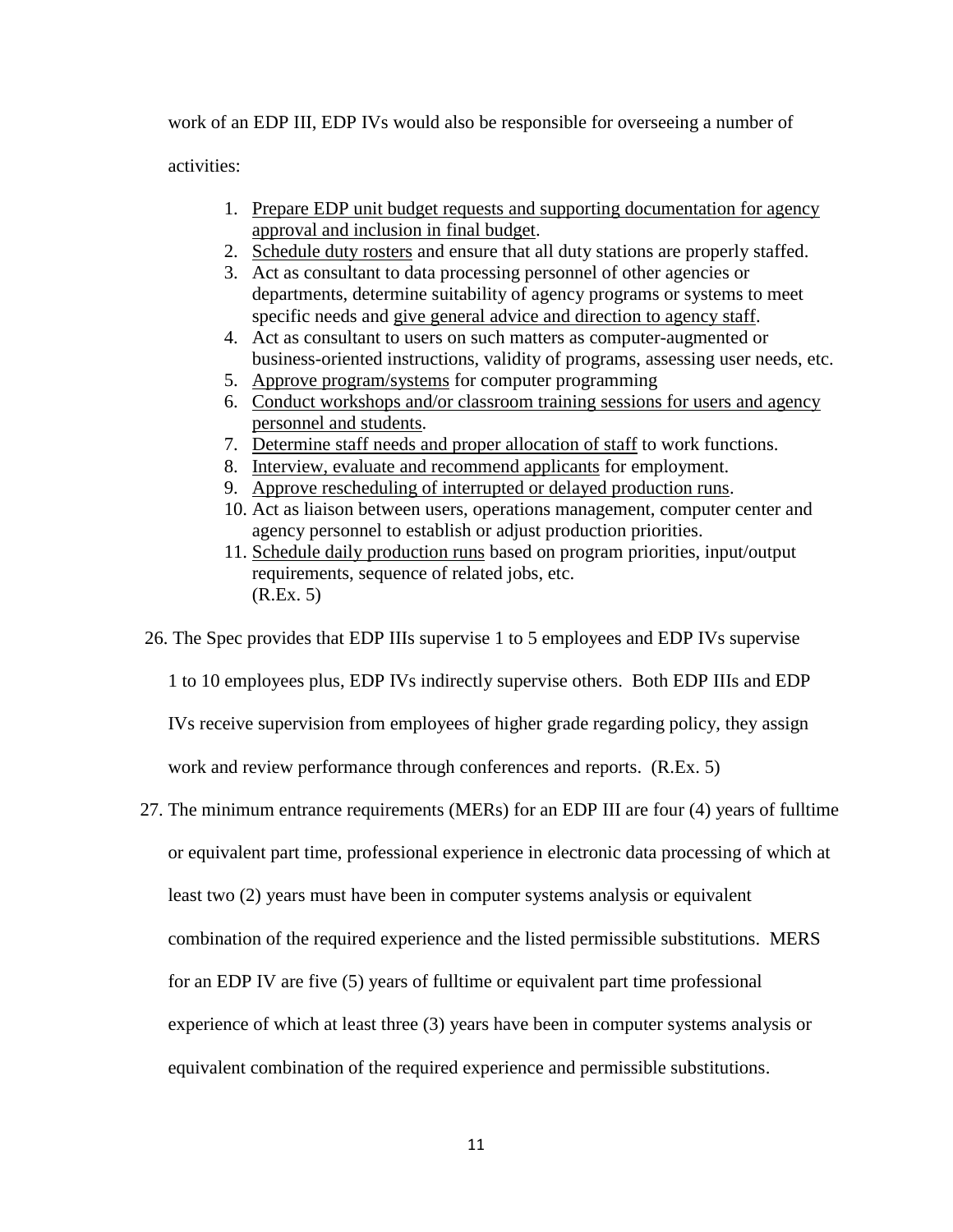(R.Ex. 5)

28. Because the Spec is outdated, in or about 2010 the Respondent developed more current Form 30s (job descriptions), *inter alia*, for EDP IIIs, EDP IVs and TPLs.<sup>11</sup> (Testimony of Robak, Fitzpatrick and Lynch; A.Ex. 5)

#### *Appellant's EDP III Form 30*

29. In preparing his request for reclassification in 2015, the Appellant requested his EDP III

Form 30 from the Respondent but he received different responses to his requests. On one

hand, he was informed that there is a specific Form 30 for his position but the

Respondent did not or could not produce it; instead, the Respondent produced for the

Appellant an EDP III Form 30 which apparently applies to a number of EDP IIIs. The

Appellant had also requested the Form 30 for an EDP IV but he did not receive one until

after he had submitted his reclassification request. (Testimony of Appellant; R.Ex. 4;

R.Email, December 1, 2016)

- 30. The Form 30 for EDP IIIs that the Appellant received lists the following duties and responsibilities, in part<sup>12</sup>:
	- 1. Responsible for customer/User satisfaction as it relates to IT services and support.
	- 2. Acts as support technician for sites assigned.
	- 3. Performs tasks associated with managing, prioritizing, and resolving Help Desk tickets.
	- 4. Maintains the IT inventory database.

- 5. Provides support of personnel as it relates to the use of equipment and software[.]
- 6. Assess, debug and resolve technical problems associated with desktops and system peripherals. …
- 7. Assists with troubleshooting and resolving Network issues as required.
- 8. Assist with the Monitoring and Maintaining the health and integrity of the network[.]
- 9. Assist with local backup and restore process as required[.]
- 10. After hours support as authorized and required …

 $11$  Ms. Robak indicated that the Spec is so dated, for example, that it references mainframe computers. (Testimony of Robak)

 $12$ <sup>12</sup> The tasks are not numbered in the Form 30 but they are numbered here for ease of reference.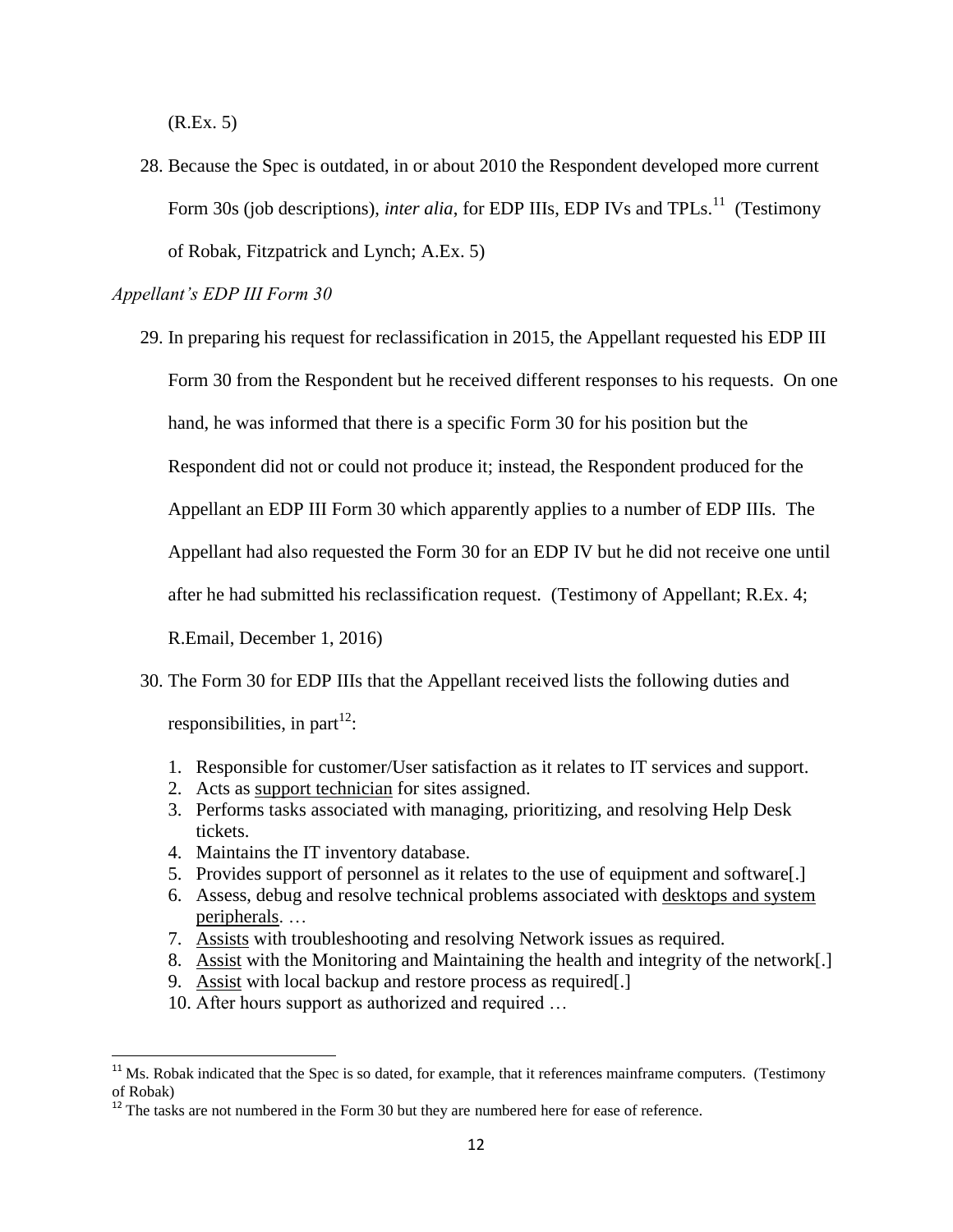- 11. Manage the upgrade of hardware & software … This includes but is not limited to new Anti-Virus, Operating System patches, or other mandated software upgrade as directed
- 12. Work collaboratively with internal and external groups in a team environment …
- 13. Install and move assets as required …
- 14. Complete all activities within EOHHS security policies and practices.
- 15. Act as the contact person for office wiring/cable installations …
- 16. Required to travel to various sites …
- 17. Manage site specific projects as related to desktops.
- 18. Assist with site specific projects as related to network infrastructure & server support[.] …
- 19. Support, trouble shoot and configure remote access to assist network users with connectivity to EOHHS network from non-magnet connections. … (R.Ex. 4)(emphasis added)

According to this Form 30, EDP IIIs are supervised by Mr. Grant. EDP IIIs do not

supervise others. (Id.)

The minimum entrance requirements (MERs) for EDP IIIs are: at least 2 years of full-

time or equivalent part time professional experience in the IT field or any equivalent

combination of the required education/experience listed permissible substitutions, even

though the Spec requires four (4) years of such experience for an EDP III. (Id.)

## *EDP IV Form 30*

- 31. The Form 30 for EDP IVs lists the following duties and responsibilities, in part:
	- 1. Responsible for Customer/User satisfaction as it relates to IT services and support.
	- 2. Acts as lead Support technician for site/sites as assigned
	- 3. Performs tasks associated with managing, prioritizing, and resolving Help Desk tickets.
	- 4. Maintains the IT inventory database as applicable
	- 5. Performs training and mentoring of IT staff and support of users as it relates to the use of equipment/software/applications in the EOHHS enterprise environment as needed
	- 6. Assess, debug and resolve technical problems associated with desktops/servers and system peripherals. ….
	- 7. Performs all business administrative duties in a timely and accurate fashion.
	- 8. Perform Project support as coordinator and lead as needed
	- 9. Coordinate site visits with service providers.
	- 10. Performs troubleshooting and resolves in Network and Infrastructure issues as required.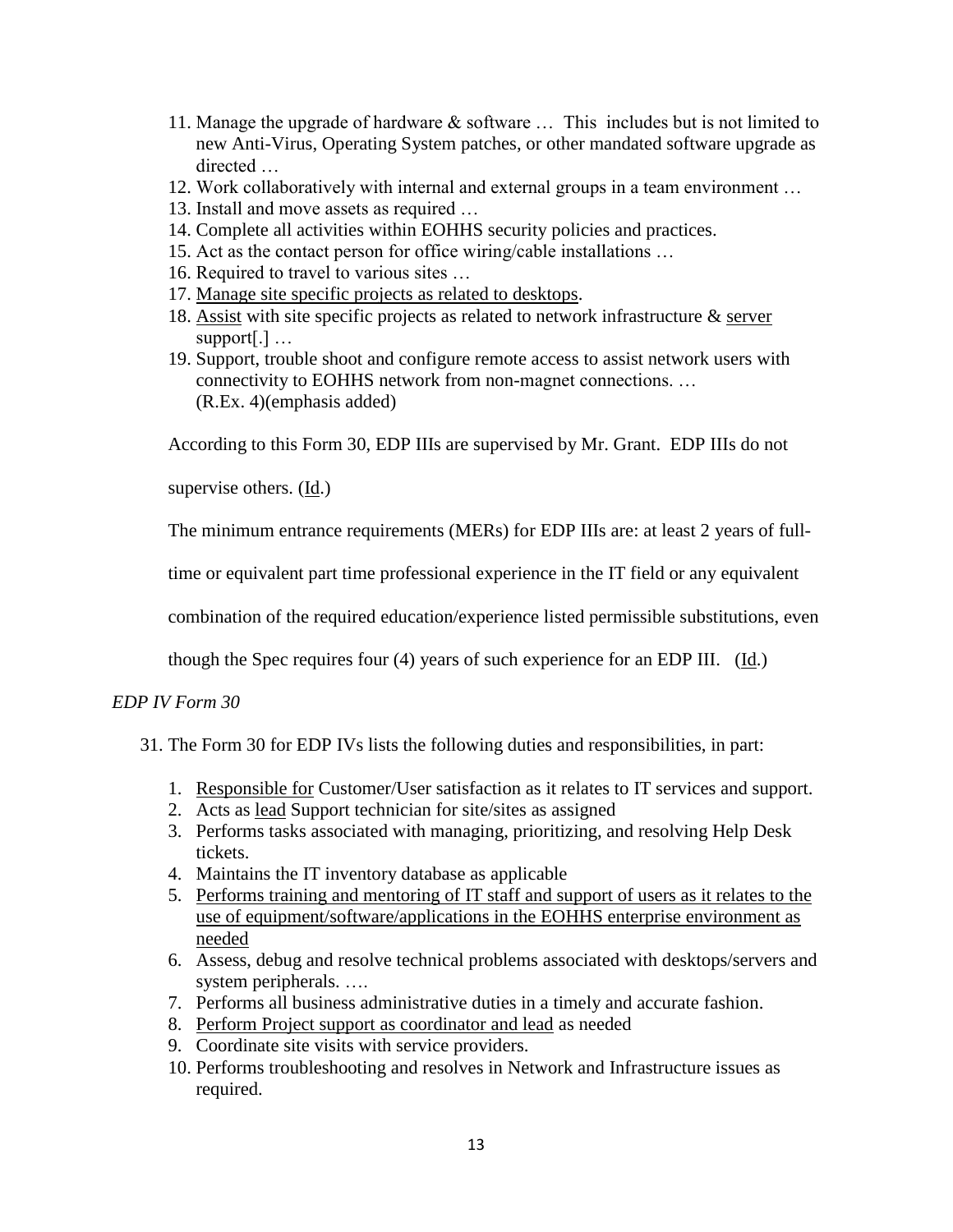- 11. Performs backup and restore process as required
- 12. Monitors and Maintains the health and integrity of the network
- 13. Provide mentoring and subject matter expertise within the IT department to insure professional growth within the department and IT community
- 14. Maintain documentation for server rooms/infrastructure & disaster recovery
- 15. Ensure compliance with system security and network policies
- 16. After hours support as authorized and required
- 17. Maintain an organized and safe work environment
- 18. Participate in meetings as required. …
- 19. Manage the upgrade of hardware & software when necessary to insure that all services are provided in a secure and timely fashion. This includes but is not limited to new Anti-Virus, Operating System patches, or other mandated software upgrades as directed by EOHHS Standards and practices.
- 20. Clearly communicate and/or escalate to their supervisor any IT operations issues or disruptions (planned or unplanned) to minimize user impact. …
- 21. Work collaboratively with internal and external groups … to improve overall customer service …
- 22. Implementation of EOHHHS IT enterprise images for Desktops/Laptops … to insure a consistent environment.
- 23. Responsible for timely response and support during scheduled and authorized nonbusiness hours to insure continuity of services …
- 24. Install and move assets …
- 25. Assist/lead with meetings special projects (sic) and other requests …
- 26. Complete all activities within EOHHS security policies and practices to insure the safety and privacy of data, its clients and its resources.
- 27. Acts as the contact person for office wiring/cable installations and performs related duties …
- 28. Required to travel to various sites as needed …
- 29. Manage site specific projects as related to network infrastructure  $\&$  server support
- 30. Install, configure and support state issued mobile devices
- 31. Troubleshooting and resolving Network issues …
- 32. Configure and maintain backup and restore process …
- 33. Support, trouble shoot and configure remote access to assist network users …
- 34. Participate in the development of the documentation of servers, infrastructure and practices by providing written and/or verbal communications to effectively maintain a resource of standard practices.
- 35. Provide consultative IT services to IT management and site teams as needed
- 36. Mentor other IT professionals to insure their professional growth and skill set improvement …
- 37. Build and restore severs (sic) as required
- 38. Maintain Disaster recovery package for server rooms …
- 39. Review server event logs on a daily basis to ensure optimal performance and identify potential issues ….
- (R.Ex. 4)(emphasis added)

There is no indication in the record that the Appellant performs EDP IV tasks number 2,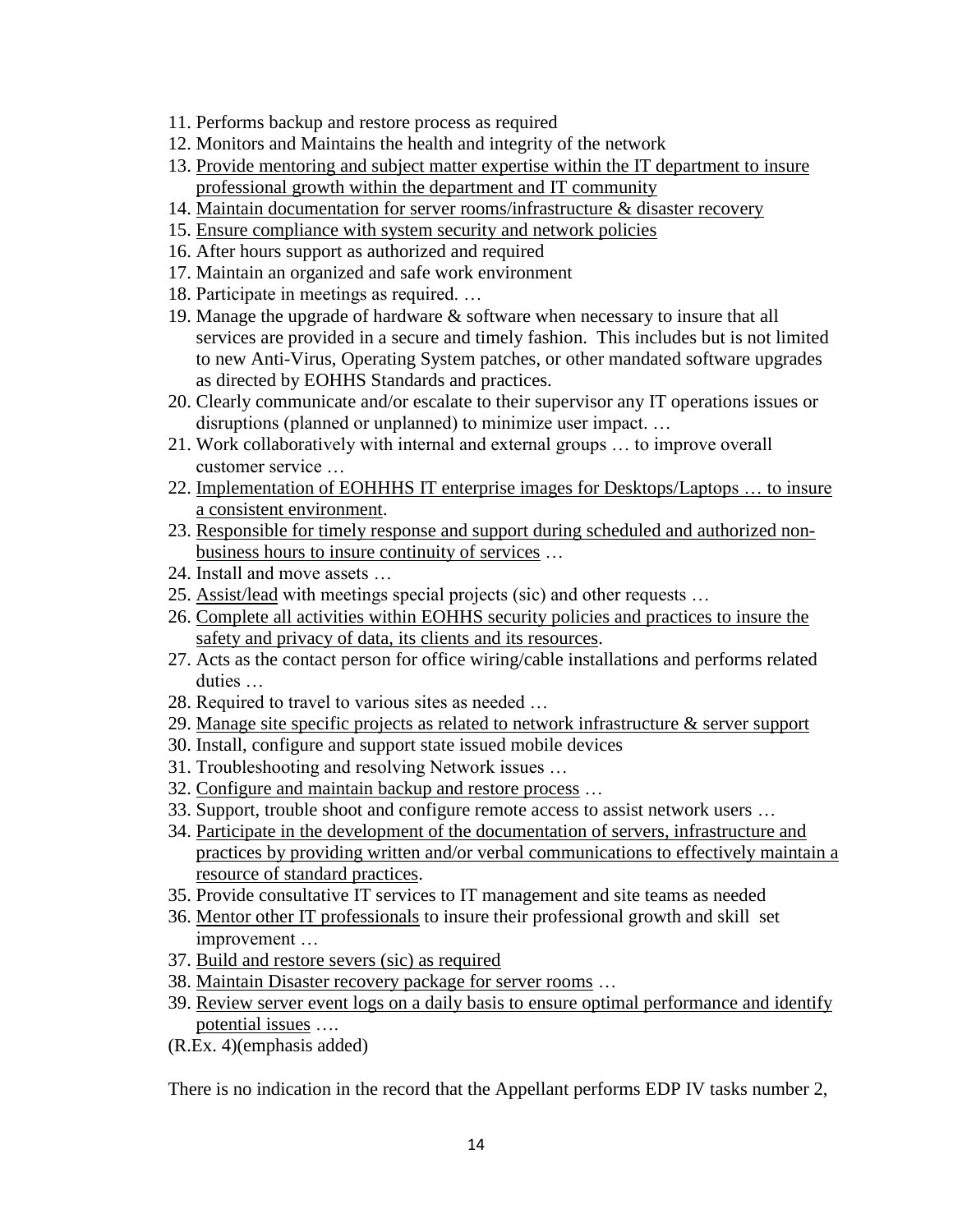5, 8 (as to leading), 13, 14, 15, 22, 23, 25 (as to leading), 26, 32, 34, 36, 37, 38 and 39. (Administrative Notice; R.Ex. 10)

- 32. This Form 30 for EDP IVs indicates that EDP IVs are supervised by an IT Manager and that they do not supervise others. (R.Ex. 4)
- 33. The minimum entrance requirements (MERs) for EDP IVs are: at least four (4) years of full-time or equivalent part time professional experience in the IT field or any equivalent combination of the required experience listed permissible substitutions, even though the Spec requires at least five years of such experience for EDP IVs. (Id.)

#### *Applicable Law*

Pursuant to G.L. c. 30 § 49, the Civil Service Commission is charged with hearing the appeal of an employee aggrieved by a classification decision of a personnel administrator regarding "any provision of the classification affecting his office or position." Id. "The determining factor of a reclassification is the distribution of time that an individual spends performing the function of a job classification." Roscoe v. Department of Environmental Protection, 15 MCSR 47 (2002). It is well established that, in order to justify a reclassification, an employee must establish that he or she is performing duties encompassed within the higher level position the majority of the time. *See, e.g*. Pellegrino v. Department of State Police, 18 MCSR 261 (2005); Morawski v. Department of Revenue, 14 MCSR 188 (2001); Madison v. Department of Public Health, 12 MCSR 49 (1999); Kennedy v. Holyoke Community College, 11 MCSR 302 (1998); and Mesquita v. EOHHS, 30 MCSR 385 (2017).

#### *Analysis*

The Appellant has not established by a preponderance of the evidence that he performs the functions of an EDP III 51% (or more) of his time. The Appellant has devoted more than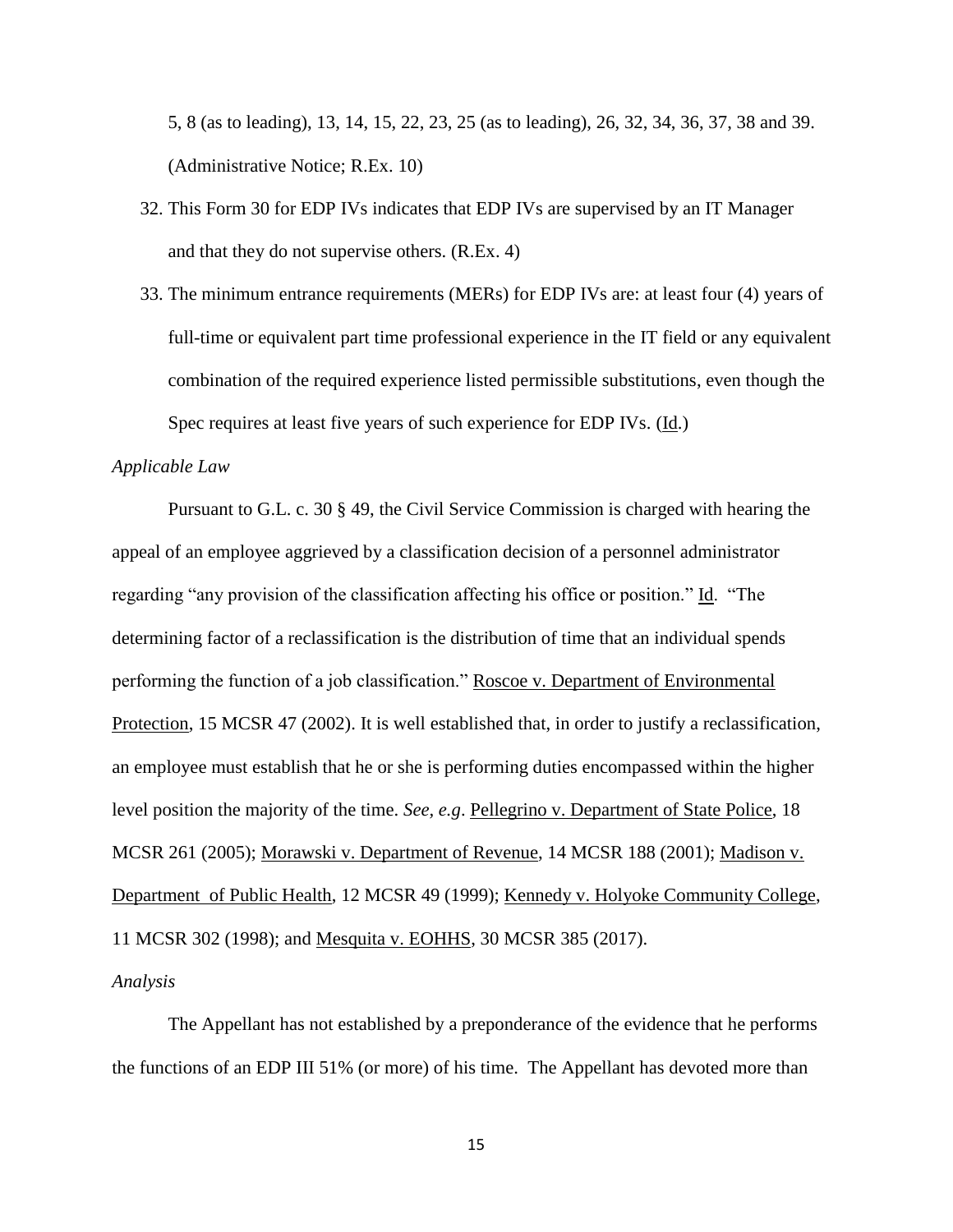two (2) decades to his job as an EDP analyst. In 2012, in recognition of the work he was then doing, he was reclassified from EDP II to EDP III. The Appellant here seeks reclassification to EDP IV. The Appellant's EDP III Form 30, Interview Guide, EPRS and the other evidence in the record here indicate that the work he performs is that of an EDP III.

The Appellant he asserts that he performs certain functions on servers. Exhibits in the record and credible witnesses for the Respondent testified that a key difference between the server work that the Appellant performs as an EDP III and the work of an EDP IV is that the EDP IV builds servers "from scratch" (without a prepared script written by someone else and without assistance) and/or migrates server data and the Appellant does not. The Appellant offered evidence of his work in connection with servers but they do not involve building servers and/or migrating server data. For example, he offered documents indicating that he patches and reboots servers, and he removes information from the server for employees who have left EOHHS and adds information for new employees. This does not constitute building servers or migrating server data. Further, in his Interview Guide the Appellant wrote that he has two (2) to four (4) years of the pertinent full time professional experience but the Spec for EDP IV MERs require a minimum of five (5) years of such experience.

Even if the Appellant was building servers, he has not established by a preponderance of the evidence that he does so 51% of the time, nor has he established that he performs other EDP IV Form 30 tasks 51% of his time, as detailed above. The Appellant submitted a different EDP IV Form  $30^{13}$ , placing check-marks next to functions that he asserts he performs and that, therefore, he should be reclassified. However, he did not indicate what percent of his time is spent performing those functions. In addition, while there is some overlap in the Form 30s for EDP III and EDP IV, many of the functions for an EDP III indicate that the function is to "assist"

<sup>&</sup>lt;sup>13</sup> It was not established that the EDP IV Form 30 that he produced is the correct Form 30 for that position.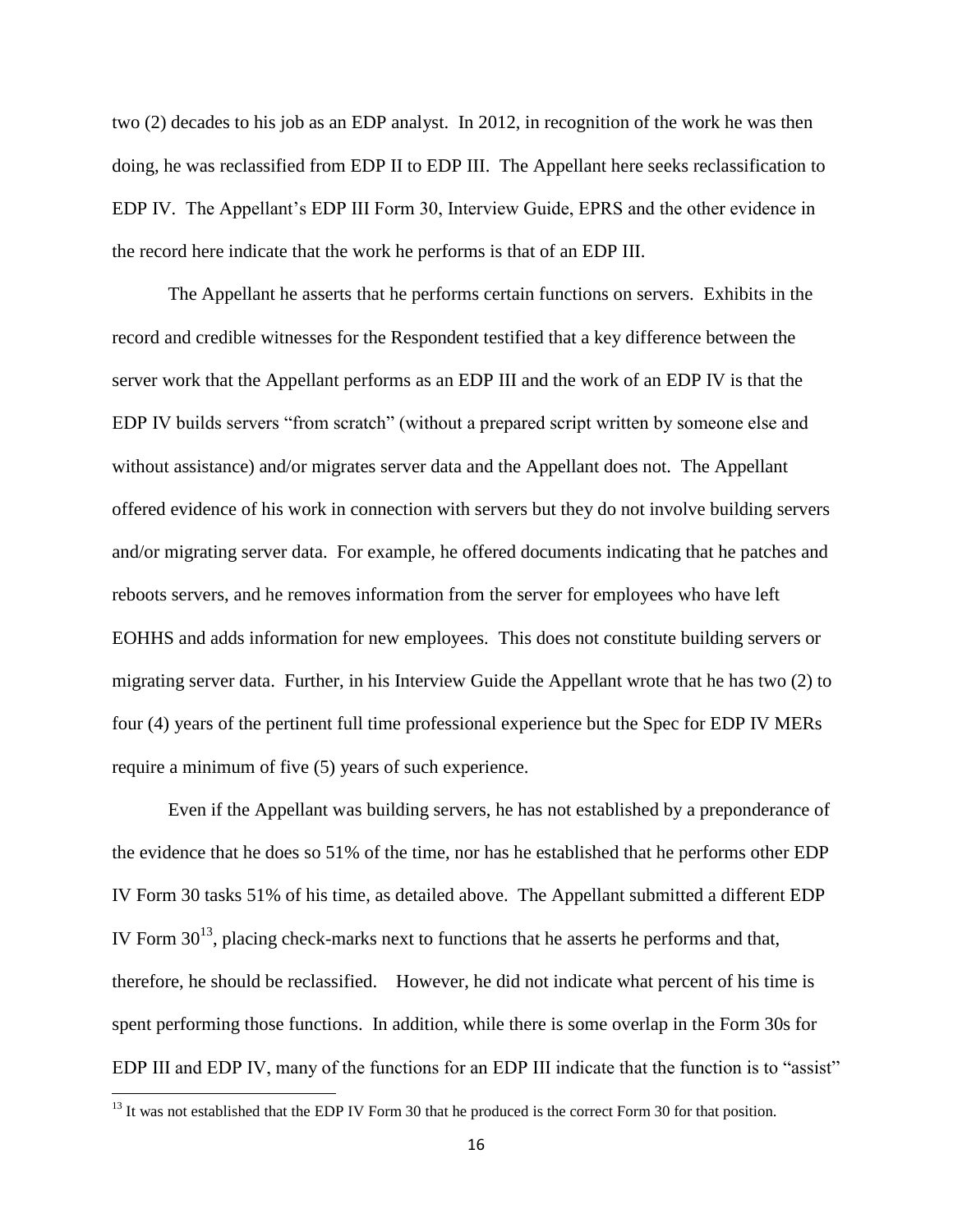therein, whereas the EDP IV functions indicate that the EDP IV is the "lead" for those functions. Therefore, the Appellant's reclassification is unwarranted.

The Appellant asserts that he should be reclassified because Mr. A and Mr. B, whom he asserts performed the same work that he performs were reclassified. To this end, the Appellant offered exhibits showing that, like him, Mr. A and Mr. B were responding to help desk inquiries. While Mr. A and Mr. B appear to have performed at least some of the same functions performed as the Appellant, EOHHS managers indicated that Mr. A and Mr. B were also doing other higher level work and they were doing it without assistance, unlike the Appellant. The Appellant also asserts that it was improper for an indirect supervisor (Ms. Robak) to provide written comments on his reclassification request and recommend against it whereas direct supervisors for other EDP IIIs were asked for written comments and they recommended reclassification. However, Ms. Robak testified credibly that she consulted the Appellant's supervisor to verify the work the Appellant was performing, in addition to reviewing the Appellant's Interview Guide. Therefore, it appears that there was no impropriety in this regard. In addition, I detected no bias on the part of the personnel involved with the Appellant's reclassification request.

In the end, it appears that the Appellant's chief reason for seeking reclassification is the quantity of work to which he has been assigned. As the Appellant indicated in his Interview Guide, the quantity of agencies for which he provides IT services has grown from one (1) agency to six (6), with a concomitant increase in the number of EOHHS employees for whom he provides IT services. His work in these regards is admirable and it is crucial to the everyday functioning of EOHHS. However, an increase in the quantity of tasks assigned to a state employee does not merit reclassification. Rather, it is the changes in the tasks the employee may

17